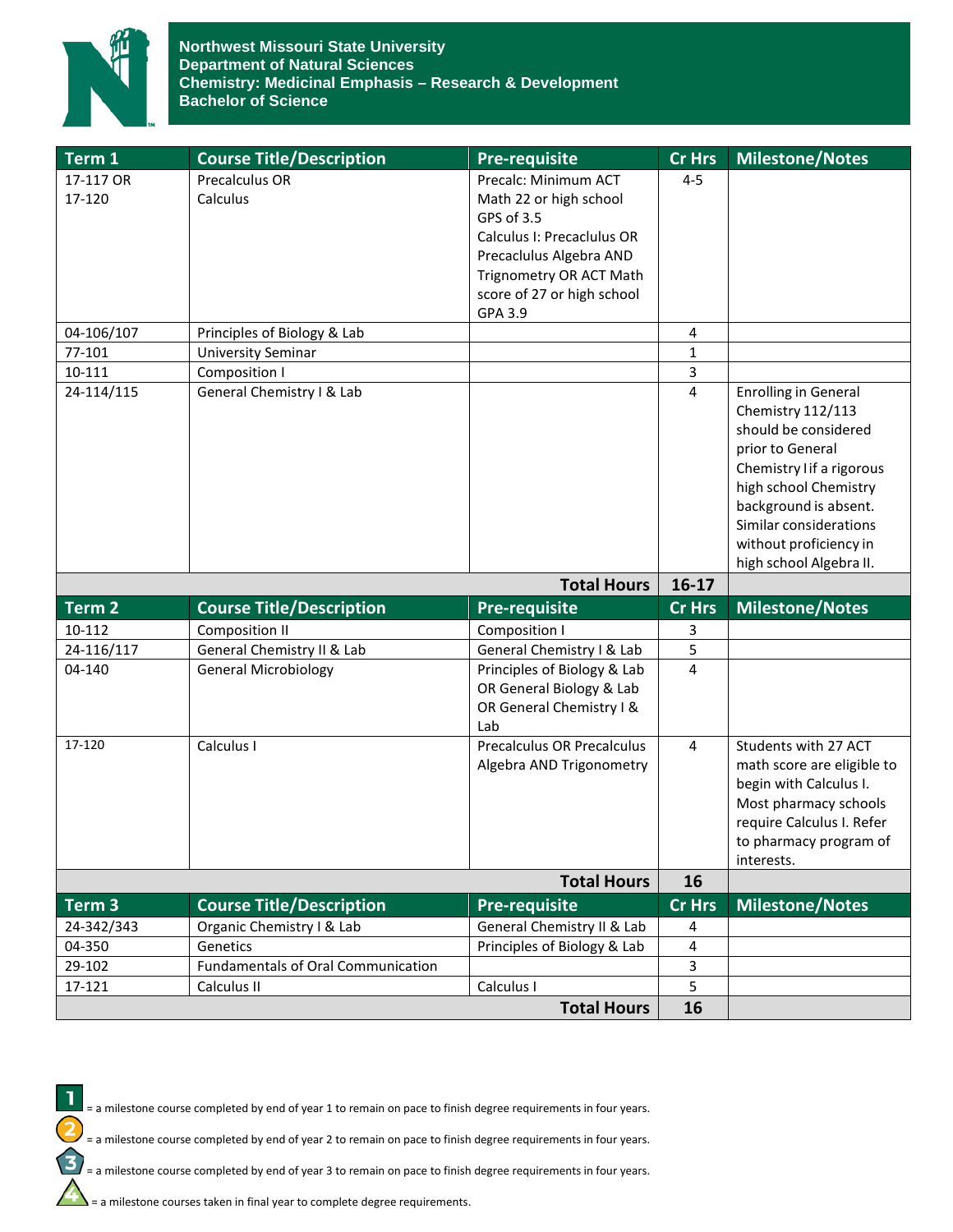

**Northwest Missouri State University Department of Natural Sciences Chemistry: Medicinal Emphasis – Research & Development Bachelor of Science** 

| Term 4            | <b>Course Title/Description</b>       | <b>Pre-requisite</b>           | <b>Cr Hrs</b> | <b>Milestone/Notes</b>    |
|-------------------|---------------------------------------|--------------------------------|---------------|---------------------------|
| 24-344/345        | Organic Chemistry II & Lab            | Organic Chemistry I & Lab      | 4             |                           |
|                   | American Experience                   |                                | 3             |                           |
| 04-310            | Cell Biology                          | Principles of Biology & Lab    | 4             | Recommended to have       |
|                   |                                       | AND General Chemistry I &      |               | Organic Chemistry I & Lab |
|                   |                                       | Lab AND General                |               |                           |
|                   |                                       | Chemistry II & Lab             |               |                           |
| 10-220            | Intro to Literature                   |                                | 3             |                           |
|                   |                                       | <b>Total Hours</b>             | 14            |                           |
| Term <sub>5</sub> | <b>Course Title/Description</b>       | Pre-requisite                  | <b>Cr Hrs</b> | <b>Milestone/Notes</b>    |
| 08-103            | <b>General Psychology</b>             |                                | 3             |                           |
| 24-110/111 OR     | General Physics I & Lab OR            | General: Mathematical          | $4 - 5$       |                           |
| 25-120/121        | Classical Physics I & Lab             | Modeling OR Precacl OR         |               |                           |
|                   |                                       | Precalculus Algebra OR         |               |                           |
|                   |                                       | Calculus I                     |               |                           |
|                   |                                       | Classical: Calculus I          |               |                           |
| 24-322/323        | Analytical Chemistry & Lab            | General Chemistry II & Lab     | 4             |                           |
| 24-562            | <b>General Biochemistry</b>           |                                | 3             |                           |
|                   |                                       | <b>Total Hours</b>             | 14-15         |                           |
|                   |                                       |                                |               |                           |
| Term 6            | <b>Course Title/Description</b>       | <b>Pre-requisite</b>           | <b>Cr Hrs</b> | <b>Milestone/Notes</b>    |
| 25-112/113 OR     | General Physics II & Lab OR           | <b>General: Mathematical</b>   | $4 - 5$       |                           |
| 25-230/231        | Classical Physics II & Lab            | Modeling OR Precacl OR         |               |                           |
|                   |                                       | Precalculus Algebra OR         |               |                           |
|                   |                                       | Calculus I                     |               |                           |
|                   |                                       | Classical: Calculus II AND     |               |                           |
|                   |                                       | Classical Physics I & Lab      |               |                           |
|                   | Western Experience                    |                                | 3             |                           |
| 24-552/555 OR     | Advanced Inorganic Chemistry & Lab OR | Adv Inorg: Physical            | 4             |                           |
| 24-522/523        | Instrumental Analysis & Lab           | Chemistry I                    |               |                           |
|                   |                                       | Instrumental: Analytical       |               |                           |
|                   |                                       | Chemistry & Lab                |               |                           |
| 24-436            | <b>Medicinal Chemistry I</b>          | Permission of Instructor       | 3             | Taught ONLINE through     |
|                   |                                       |                                |               | University of Kansas      |
|                   | Elective                              |                                | 2             |                           |
|                   |                                       | <b>Total Hours</b>             | 13-14         |                           |
| Term 7            | <b>Course Title/Description</b>       | Pre-requisite                  | <b>Cr Hrs</b> | <b>Milestone/Notes</b>    |
| 24-532/533        | Physical Chemistry I & Lab            | General Chemistry II & Lab     | 4             |                           |
|                   |                                       | <b>AND Classical Physics I</b> |               |                           |
|                   |                                       | <b>AND Calculus II</b>         |               |                           |
| 24-438            | Medicinal Chemistry II                | Permission of Instructor       | 3             | Taught ONLINE through     |
|                   |                                       |                                |               | University of Kansas      |
|                   | Behavioral & Social Science           |                                | 3             |                           |
|                   | <b>Global Experiences</b>             |                                | 3             |                           |
|                   | Digital Literacy                      | <b>Total Hours</b>             | 3             |                           |
|                   |                                       | 16                             |               |                           |



= a milestone course completed by end of year 1 to remain on pace to finish degree requirements in four years.

= a milestone course completed by end of year 2 to remain on pace to finish degree requirements in four years.

= a milestone course completed by end of year 3 to remain on pace to finish degree requirements in four years.

= a milestone courses taken in final year to complete degree requirements.